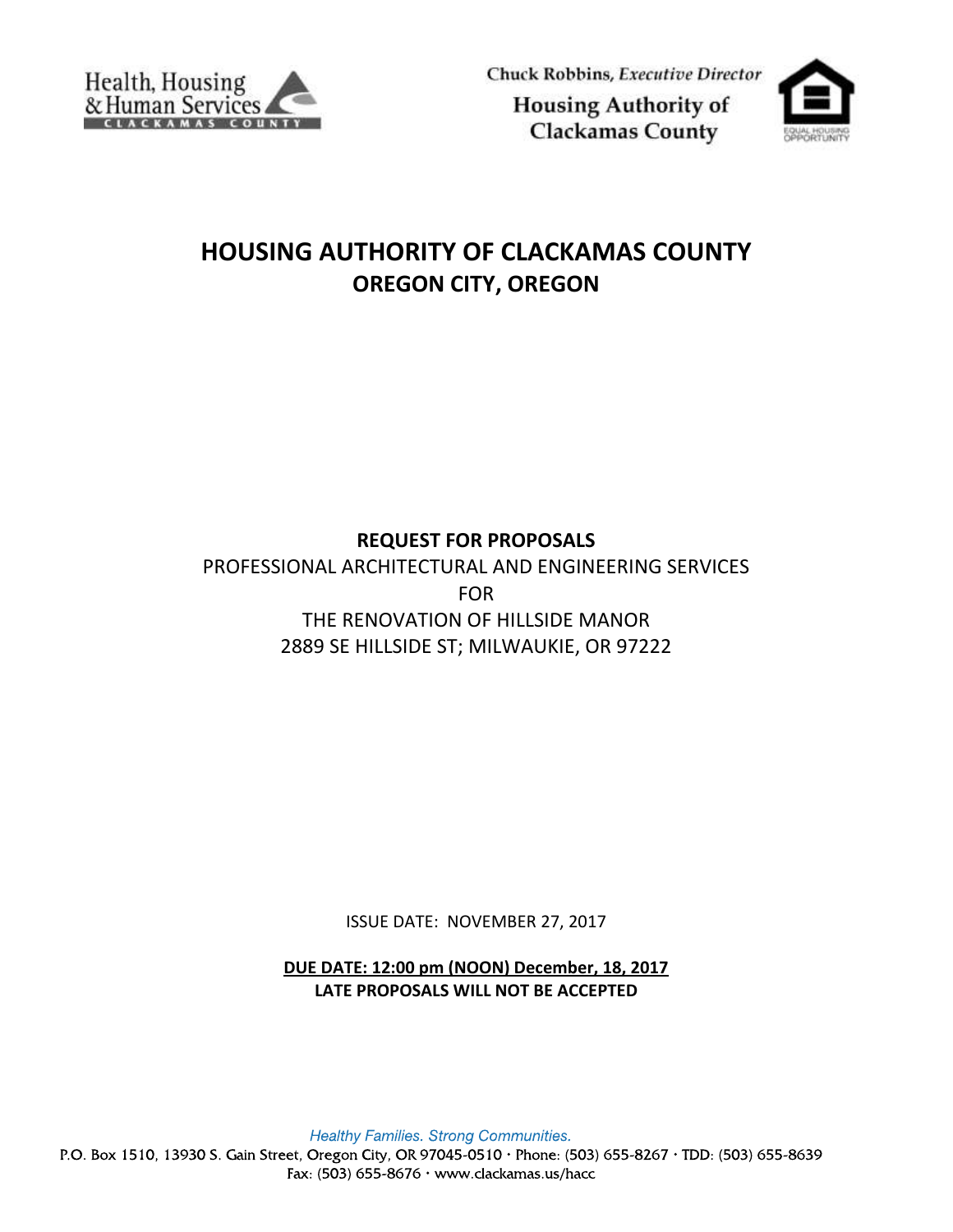# **REQUEST FOR PROPOSALS**

FOR ARCHITECTURAL AND ENGINEERING SERVICES FOR THE RENOVATION OF HILLSIDE MANOR

The Housing Authority of Clackamas County (HACC) requests proposals from professional consultants to provide Architectural Design and Engineering services for the renovation of Hillside Manor.

| <b>Issue Date:</b>   | November 27, 2017                  |
|----------------------|------------------------------------|
| <b>Closing Date:</b> | 12:00 pm Monday, December 18, 2017 |

#### *Proposals are to be delivered by email ONLY to the RFP Contact. Late submittals will not be considered.*

| <b>Submit Proposals to:</b> | Housing Authority of Clackamas County<br>Attention: Mary-Rain O'Meara |
|-----------------------------|-----------------------------------------------------------------------|
| By email:                   | momeara@co.clackamas.or.us                                            |
| <b>RFP Contact:</b>         | For all questions, contact:                                           |
|                             | Mary-Rain O'Meara                                                     |
|                             | Housing Development Coordinator                                       |
|                             | Housing Authority of Clackamas County                                 |
|                             | Telephone: 503-650-3140                                               |
|                             | Email: momeara@co.clackamas.or.us                                     |

#### **RFP Schedule**

| <b>Milestone</b>                                           | Date                     |
|------------------------------------------------------------|--------------------------|
| RFP for Architectural services issued                      | November 27, 2017        |
| <b>Optional Site Visit</b>                                 | 1:00 pm Monday,          |
|                                                            | December 4, 2017         |
| <b>Deadline for Questions</b>                              | 12:00 Noon, 12/11/17     |
| Issue Final Addendum (if necessary)                        | December 12, 2017        |
| <b>Proposals Due to HACC</b>                               | 12:00 pm (noon)          |
|                                                            | <b>December 18, 2017</b> |
| Review and Select Design Team                              | $12/18/17 - 12/21/17$    |
| Conduct Interviews (if necessary)                          | December 21, 2017        |
| <b>Award Announcement</b>                                  | December 21, 2017        |
| <b>Contract Negotiations</b>                               | $12/21/17 - 01/11/17$    |
| County Board of Commissioners Meeting-Approval of Contract | January 18, 2018         |
| <b>Start Work</b>                                          | January 19, 2018         |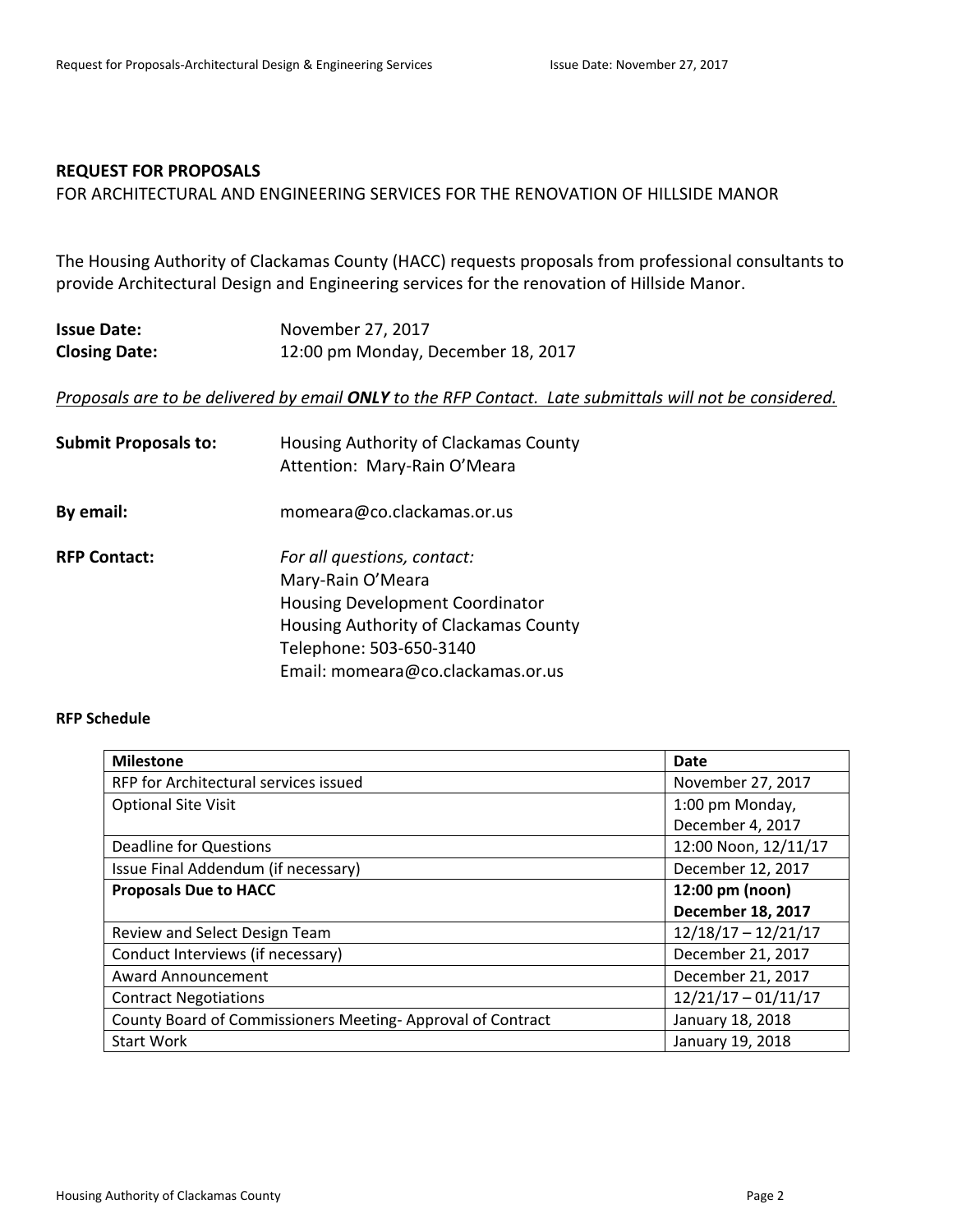# **I. INTRODUCTION**

#### **A. Purpose**

The Housing Authority of Clackamas County (HACC) requests proposals from qualified and experienced professionals that can perform the Scope of Work as described below.

As a result of this solicitation, HACC intends to award a single contract to the most qualified team ("Design Team") providing architectural, engineering and related services for the rehabilitation of the Hillside Manor apartment building in Milwaukie, Oregon.

# **B. Housing Authority of Clackamas County**

HACC is a division of the Clackamas County Department of Health, Housing and Human Services and is governed by a Board of Commissioners made up of the Clackamas County Board of Commissioners plus one Housing Authority Resident Commissioner. With an annual operating budget of approximately \$18 million, HACC maintains (545) Public Housing units, (1,651) Housing Choice Vouchers, and (357) units of affordable and special needs housing.

# **C. Property Description**

Hillside Manor (located at 2889 SE Hillside St, Milwaukie, OR 97222) is a 9-story, residential tower, constructed in 1970. HACC has owned and operated the structure since following construction completion. The Manor is part of a larger development that also includes small 1 and 2 bedroom, single-family/duplexes (referred to as Hillside Park) and vacant land. The purpose of this proposal focuses on the renovation of the tower only.

The tower consists of a total of 100 units and is 78,500 sq. ft. within a single concrete structure (Please see floor plan diagrams – Exhibit A). The unit mix includes (96) 1- bedroom/1-bathroom (400-506 sf) units and (4) 2 bedroom/1-bathroom (648 sf) units. The primary, public entrance is located on the  $2<sup>nd</sup>$  floor, which also contains an office and residential units. Additional residential units are located on floors three through nine. The ground floor is a 'daylight' basement consisting of laundry facilities, common rooms, storage, a small workout room, utility rooms and garbage facilities.

The building is a concrete frame with lightweight cast in place concrete floors. The roof deck consists of steel framing and a concrete topping slab with a built-up membrane finish. The exterior concrete walls have a painted finish and newer, vinyl, double-pane windows.

The site slopes towards the tower, which sits in a bowl with landscaping and pedestrian paths surrounding. There are 53 parking spaces in front of the tower with direct access to the public entrance on the 2<sup>nd</sup> floor. There is a community patio and gardening area off the back with direct access from the ground floor/basement community rooms.

The site has a single-point of access, from the east, off SE 32<sup>nd</sup> Ave. Access to the tower, specifically, is past the single-family residential development into the tower's parking area. The site is adjacent to train tracks to the West. Total site area (including that for the homes and vacant land) is 3.21 acres.

# **D. Physical Condition**

In 2015, HACC contracted with EMG to conduct a Physical Needs Assessment and Energy Audit (Please see Exhibit H). Based on the results of that report HACC decided to pursue Housing and Urban Development's (HUD) Rental Assistance Demonstration (RAD) project-based conversion program.

As a part of the conversion program, HACC will be contracting with a separate firm to conduct the required RAD Physical Condition Assessment (RPCA). The RFP for the RPCA Consultant is being conducted at the same time as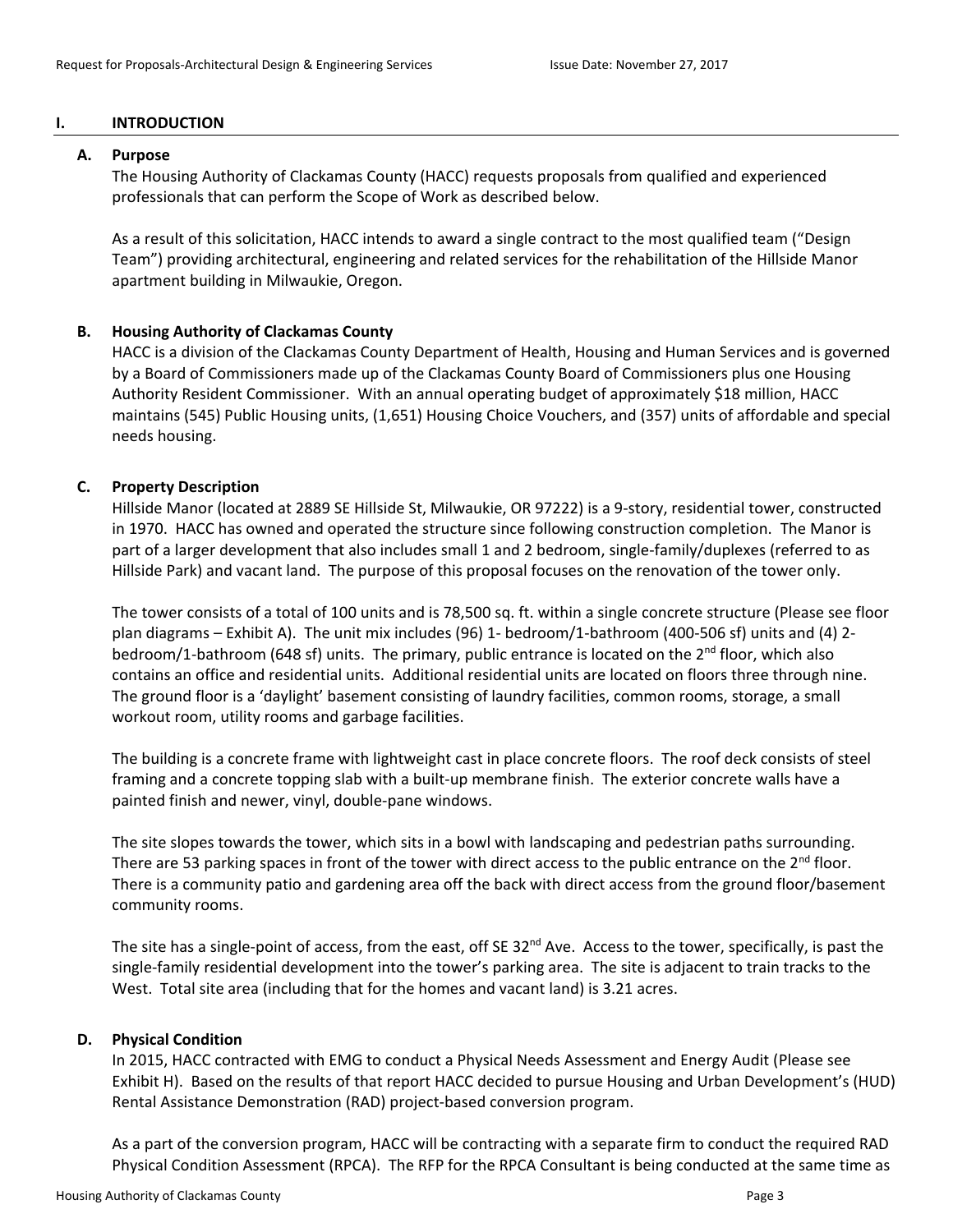this selection process. It should be assumed that the RPCA Consultant be considered a part of the larger Development Team, as one of the Owner's Consultants.

# **E. Financing**

To achieve the anticipated scope of renovation, HACC intends to apply for Low-Income Housing Tax Credits (9%) during the next funding cycle.

# **F. Construction**

HACC anticipates the procurement of a Construction Management/General Contractor (CM/GC) to provide services from the Scope of Work / Schematic Design Phase through Construction. The CM/GC will be an integral part of the Development Team providing constructability reviews, value engineering, scheduling, estimating, sub-contracting services and general contractor expertise. The inclusion of the CM/GC on the Development Team will help HACC to achieve an optimal design solution that is within budget and meets the aggressive project schedule.

# **II. SCOPE OF SERVICES**

# **A. Overview**

The most qualified Design Team will be selected to provide architectural, engineering and other related services for the design, permitting and construction administration of the specific scope of services outlined in Section II Part E - Specific Services Requested. The Design Team needs to exhibit strong qualifications, experience and expertise, either through in-house staff or sub-consultants, to provide the professional services required to meet the project's scope of work and schedule. In addition, HACC anticipates procuring a CM/GC team to complete the construction. The Design Team needs to exhibit recent and relevant experience working on project teams with a CM/GC.

# **B. Design Team**

The successful Design Team, either through in-house or sub-consultants, shall provide HACC with professional services in the following areas:

- Architecture
- Site Planning
- Civil Engineering
- Landscape Architecture
- **•** Structural Engineering
- Electrical Engineering
- Mechanical Engineering
- Envelope Consultant
- IT/Security Consultant
- Construction Administration

# **C. Experience and Expertise**

The successful Design Team, either through in-house or sub-consultants, shall exhibit recent and relevant experience and expertise in the following areas:

- Multi-family, tower rehabilitation including envelope repair and familiarity with the specific construction method.
- Assessment of existing conditions for both the individual building and the surrounding site;
- Working in a team configuration with HACC's Development Team, the Construction Manager/General Contractor, and property management.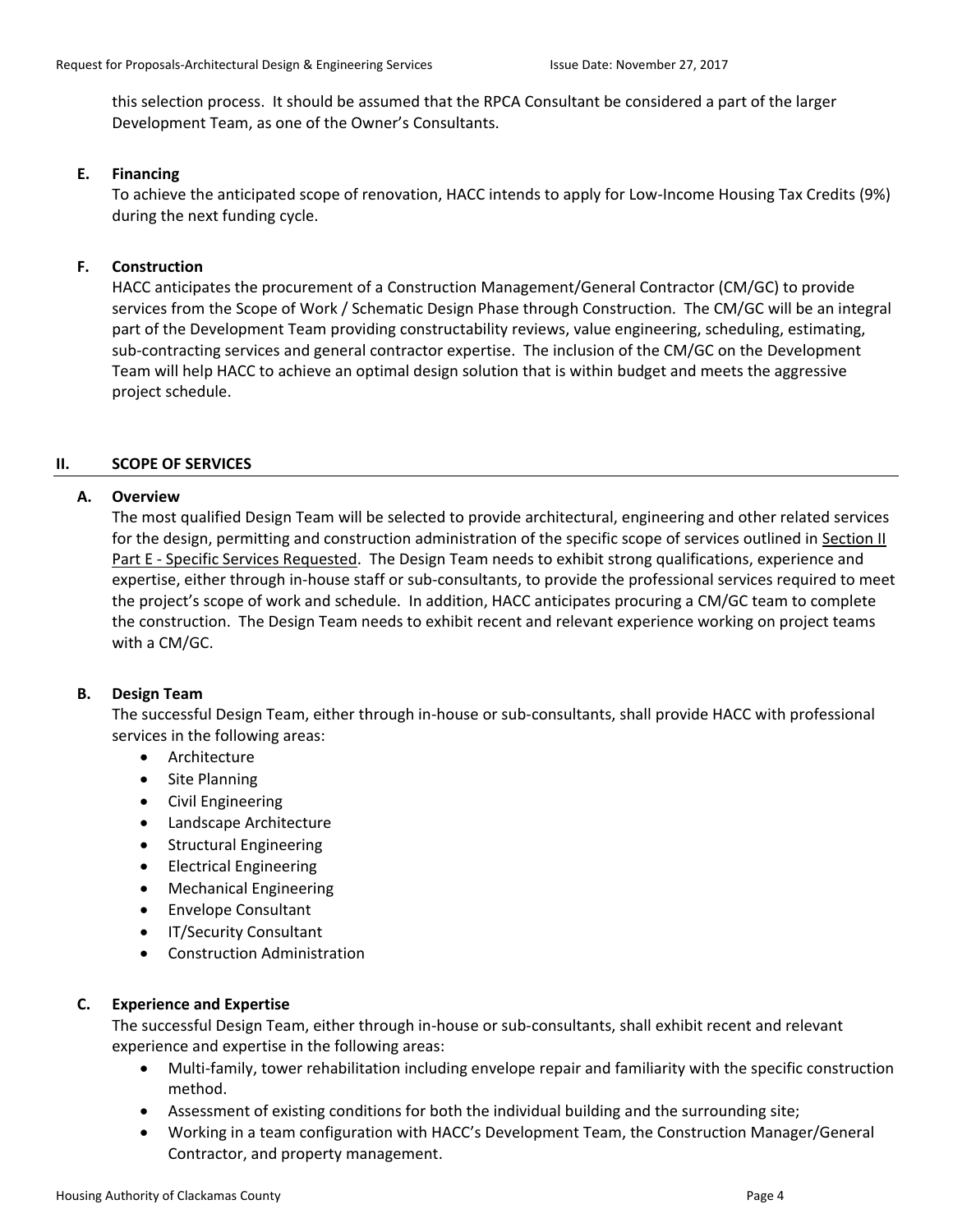- Structural review of the building/construction type.
- Mechanical, plumbing and electrical upgrades for existing systems.
- Developing a scope of work balancing residential/programmatic requests, building system upgrades, sustainability improvements and the development budget.
- Green building and sustainable practices with a focus on improving building and energy performance;
- Experience with completing work on occupied buildings.
- Expert knowledge of current applicable codes, including, and not limited to:
	- o Oregon Residential, Structural, Energy, Mechanical and Plumbing Specialty Codes
		- o Clackamas County requirements.
- Preparation of necessary design and construction documentation to facilitate the cost estimating by the CM/GC.

# **D. Anticipated Project Schedule**

The current focus for the project is to document the necessary building upgrades sufficient to achieve approval from the HUD RAD program and funding through the anticipated, upcoming 9% LIHTC NOFA application process. The project has been submitted to the HUD RAD program for preliminary approval. Once preliminary approval (CHAP) has been awarded, HACC will have 90 days to complete the RPCA (under separate contract). The information developed by the RPCA consultant will inform the Scope of Work for the Schematic Design package, which will transform the recommended building improvements into actionable items. The schedule for the 9% LIHTC NOFA process is currently unknown. The dates listed below for the 9% LIHTC NOFA process are best guesses, to give framework to the schedule.

 RPCA Consultant selected January 2, 2018 • A&E contract approved / Design Team starts work The Manuary 18, 2018 CM/GC selection process January 11 – February 9, 2018 • Draft of the RPCA available for Design Team early February, 2018 • LIHTC NOFA issued **February 1, 2018 (anticipated)** • Scope of Work / Schematic Design Phase due end Feb, 2018 (8 wks prior to NOFA due) Construction Price due end March, 2018 (4 wks prior to NOFA due) HUD RAD due diligence due mid-March, 2018 (anticipated) • LIHTC application Due **April 1, 2018 (anticipated)** April 1, 2018 (anticipated) LIHTC application awarded – Design Development phase begins mid August, 2018 (tbd)

# **E. Specific Services Requested**

HACC is looking for professional services from qualified architectural, engineering and related services consultants to identify and design necessary building repairs and upgrades for Hillside Manor. During the Scope of Work / Schematic Design Phase of the project these services will be provided in collaboration with the Owner's consultants, specifically the RPCA consultant.

When performing work under the Contract, the selected Consultant(s) must meet the highest standards prevalent in the industry most closely related to the services described below. Typical services include, but are not limited to:

# **1. Scope of Work / Schematic Design Phase**

The Design Team will document existing conditions and, working in collaboration with the RPCA consultant, develop a Scope of Work that fits within the anticipated budget. The Schematic Design package will illustrate the agreed upon Scope of Work and will be sufficient to satisfy the LIHTC NOFA application.

 Advise HACC of laboratory or field tests, inspections or investigations, which the Design Team recommends for proper planning and design of the project. HACC will procure the agreed upon tests, inspections and investigations.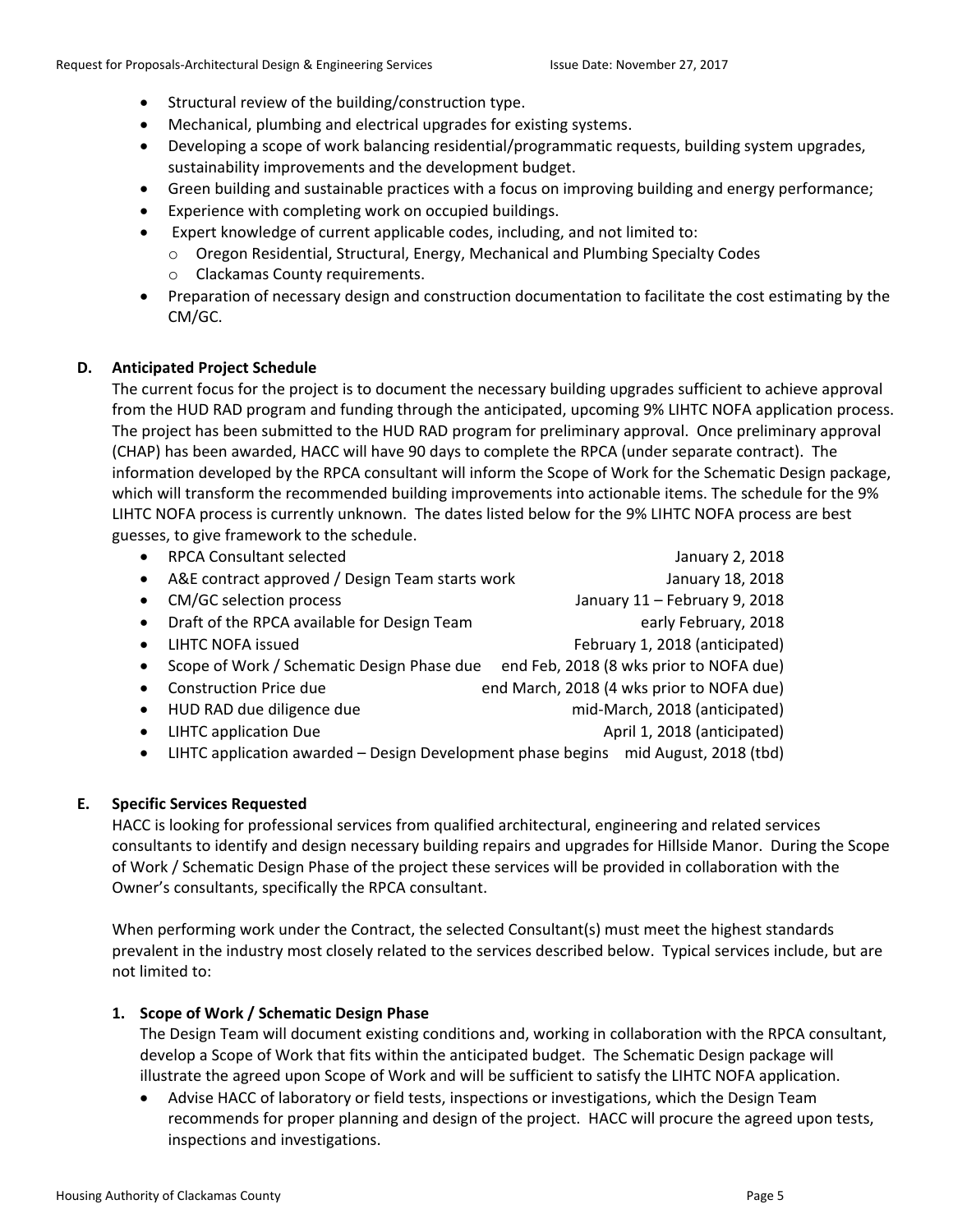- Prepare existing site plan, building plans, sections and elevations. (HACC has copies of the original Construction Drawings used to construct the building. The selected Design Team will need to analyze these documents and review recent upgrades with Property Management when preparing the set of existing drawings.)
- In collaboration with the RPCA consultant, analyze building systems and components (including structure, mechanical, plumbing and electrical systems), making recommendations for repair or replacement.
- Participate in (2) resident meetings to obtain feedback on building upgrades that might improve the safety, longevity or usefulness of the building.
- Working with the Development Team, develop a feasible Project Budget.
- Review all test, inspection and investigation reports; make recommendations based on findings.
- Identify strategies for envelope repair.
- Develop a Scope of Work that includes recommendations from reports, resident meetings and Development Team Meetings.
- Prepare a Schematic Design Package, illustrating Scope of Work recommendations. Package to include drawings and outline specifications.
- Participate in selection of CM/GC.
- Review Schematic Design cost estimate as prepared by CM/GC. Identify potential scope or specification revisions to bring project in budget.
- Code and regulation analysis.
- Participate in regular Development Team Meetings.

# **2. Design Development Phase**

It is expected that there will be a break during the Schematic Design and Design Development phases. The Design Development phase will commence only upon approval from the HUD RAD program and the LIHTC NOFA process. The Design Development scope of work will include but is not limited to;

- Recommend revisions to the Schematic Design package to align with the project's updated cost projections (if necessary).
- Prepare drawings and specifications appropriate to a standard Design Development package for a renovation project. This package will be used to update construction pricing.
- Participate, as needed, in updating cost estimate with CM/GC. Review cost estimate and identify potential value engineering suggestions to bring project in budget.
- Provide preliminary recommendations for construction phasing. Participate in meetings regarding resident relocation efforts.
- Participate in regular Development Team Meetings.

# **3. Construction and Contract Documents Phase**

After written approval from HACC of the Design Development Documents, the Design Team shall prepare Construction and Contract Documents. The Design Development scope of work will include but is not limited to;

- Prepare Construction Drawings, General Conditions and Technical Specifications appropriate for permit submittal and construction.
- Submit project for permit. Track and respond to questions from plans examiners as appropriate.
- Submit project to CM/GC for bidding purposes in format as requested. Respond to questions and substitution requests by potential sub-contractors. Issue Addenda as necessary.
- Participate in pre-bid construction conference, to be led by CM/GC.
- Along with Owner and CM/GC, participate in Bid Presentation. Depending on final bid, identify valueengineering opportunities to bring project in budget.
- Participate in regular Development Team Meetings.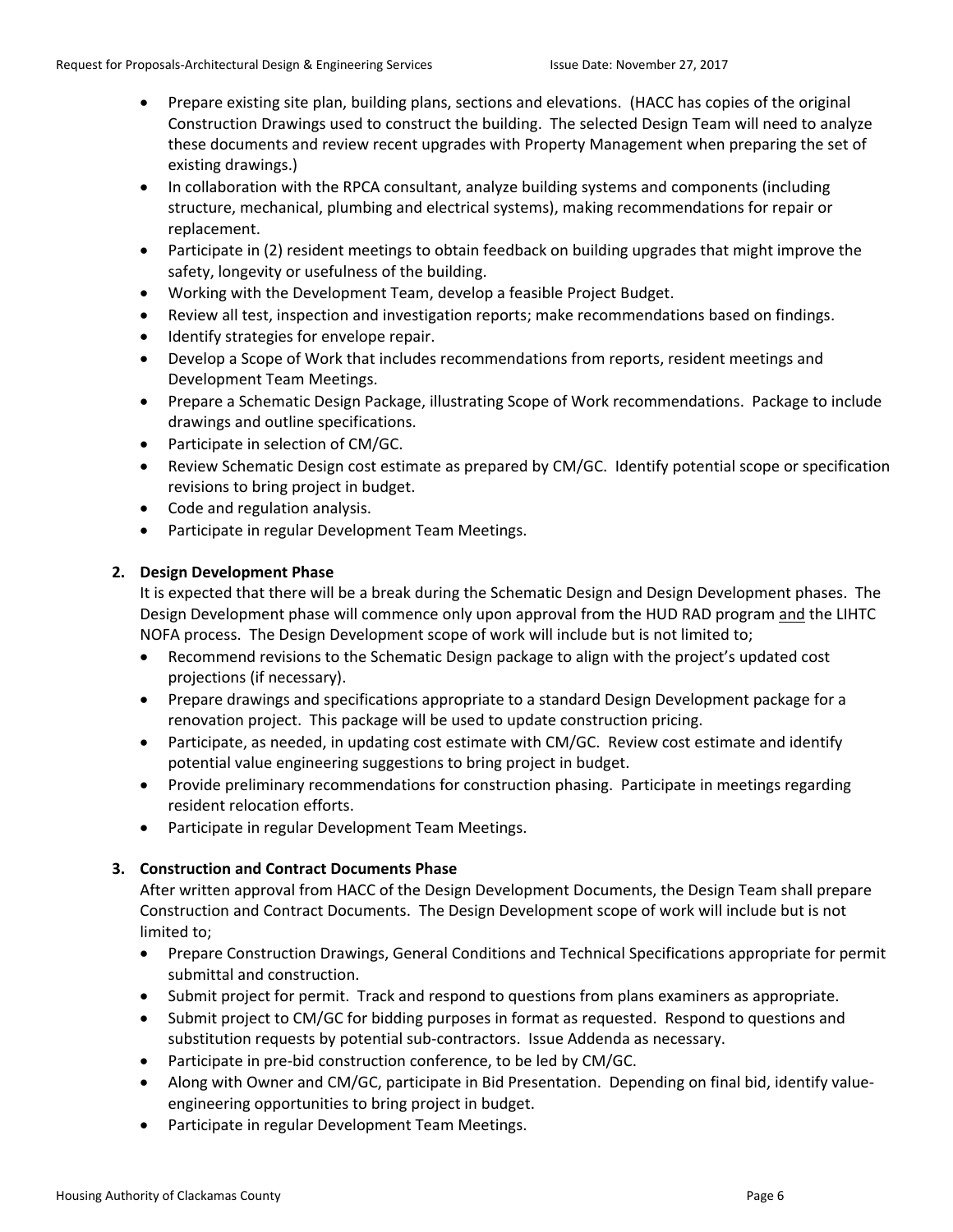# **4. Construction Administration and Post Completion and Warranty Phase**

Upon Owner's issuance of 'Notice to Proceed' to the CM/GC, The Design Team will participate in typical Construction Administration activities including but not limited to:

- Review product submittals and shop drawings for conformance with the Construction Documents.
- Respond to RFI's as issued by the CM/GC.
- Review Cost Change Proposals and Change Orders as issued by the CM/GC.
- Assist with scheduling any special inspections that might be required by the Construction Documents.
- Participate in regular OAC Meetings to review construction status, resolve coordination issues and identify resident coordination needs.
- Review construction schedules and monitor construction quality for conformance with Construction Documents.
- As construction phases are complete, conduct review process of completed work and issue punchlist. Coordinate with Owner and CM/GC to ensure punchlist items are complete.
- Issue Substantial Completion and Certificate of Completion as appropriate.
- Review Owner's Manual and Warranties for conformance with Construction Documents.

# **5. Post Completion and Warranty Phase**

After execution of the Certificate of Completion, the Design Team shall consult with and make recommendations to HACC during the warranties period and perform inspections as scheduled after construction is complete. The Design Team may be asked to work with HACC to prepare a capital replacement plan, including design and specifications for future replacements and improvements to the property.

#### **III. SUBMISSION REQUIREMENTS**

# **A. Minimum Requirements**

To be qualified to respond, firms must possess at least five (5) years of recent and relevant experience.

In addition, respondents must not be debarred, suspended, or otherwise ineligible to contract with HACC, and must **not** be included on the General Services Administration's "List of Parties Excluded From Federal Procurement and Non-Procurement Programs" or the Department of Housing and Urban Development's "Limited Denial of Participation" list.

In addition, respondents must have current and active registration in the State of Oregon Business Registry. Firms must be licensed (if required by law) based on professional discipline.

# **B. General**

Brevity is strongly encouraged. Respond only to items listed below and include only relevant information. The reviewers will not consider materials that are not requested below.

# Once submitted, no additions, deletions, or substitutions may be made to written proposals.

# **C. Submission Requirements**

To be considered responsive and responsible, each respondent shall respond to the following requirements. Responses must be specific and complete unto themselves. Any submittal that, in the opinion of HACC, does not fully and completely address these requirements will not be reviewed**. Limit your proposal to the equivalent of (25) single-sided pages. Page limit does not include cover letter and/or required attachments.**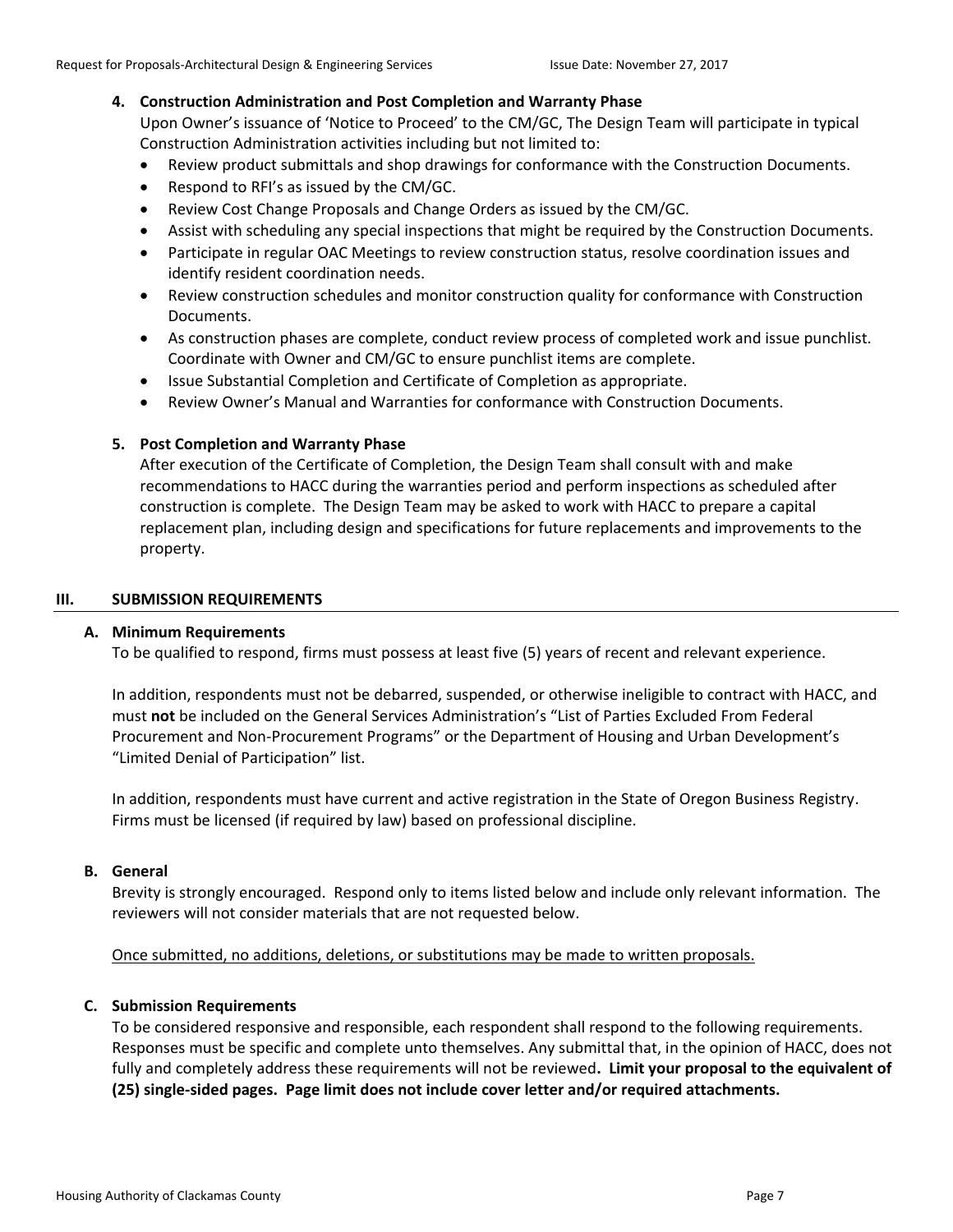# **1. Cover Letter**

Limit letter to a maximum of two (2) pages. Introduce your firm and describe your general philosophy and relevant experience for the contemplated work.

# **2. Lead Firm and Consultant Team Description**

- a. Discuss the Lead Firm's history, size and organizational structure. Include names of all persons with ownership interest in the company and their titles/roles.
- b. Provide resumes of key personnel for the Architectural Team. Include title and relevant project experience. Identify the Project Manager for the Architectural Team.
- c. Describe the Consultant Team members by discipline including role on the Design Team. Identify staff who would be working on this project and their relevant project experience.

# **3. Similar Project Experience**

Describe the Lead Firm's recent and relevant project experience on a minimum of three projects (at least one should be with a housing authority or public agency) that describe your firm's experience with the following aspects:

- a. Your firm's experience on aspects as described in Section II Part C Experience and Expertise*.*
- b. Your firm's experience working with housing authorities and HUD, especially those that are a part of the RAD program.
- c. Your firm's experience working with projects funded with Low Income Housing Tax Credits and other public sources of funding.
- d. Identify Consultant Team members who participated in each project.

# **4. Fee Proposal**

Include a fee proposal for the Scope of Work / Schematic Design Phase of work as described in Section II Part E – Specific Services Requested. (The fee proposal requested as a part of this RFP is for this first phase only. Please note: It is expected that, at the time of Contract Negotiation, the Design Team will establish a not-to-exceed fee for Phases 2 – 5, as described in the Specific Services Requested section.)

Include hourly rates for all staff, including the Consultant Team under contract resulting from this RFP. The fee schedule shall include all administrative costs and reimbursable markup. Subsequent phases will be negotiated, upon project approval, based on the hourly rates submitted.

# **5. References**

Provide (3) references, previous and/or current. At least one reference shall be a housing authority or public agency. References shall include the following information:

- a. Name, title, mailing address and current phone number of contact.
- b. Description of services provided and date the project was completed.

# **6. Required Forms**

The following forms must be fully completed and signed by the appropriate person and included in the qualifications package:

- a. Lobbying Certificate (Exhibit A)
- b. Debarment Certificate (Exhibit B)
- b. Form HUD 5369-B: Instructions to Offerors Non-Construction (Exhibit C)
- c. Form HUD 5369-C: Certifications & Representations of Offerors Non-Construction Contract (Exhibit D)
- d. Form HUD 5370-C: General Conditions for Non-Construction Contracts (Exhibit E)

# **8. Format Requirements**

Submittals will only be received by the RFP Contact via email. Please consider this format when assembling the submittal: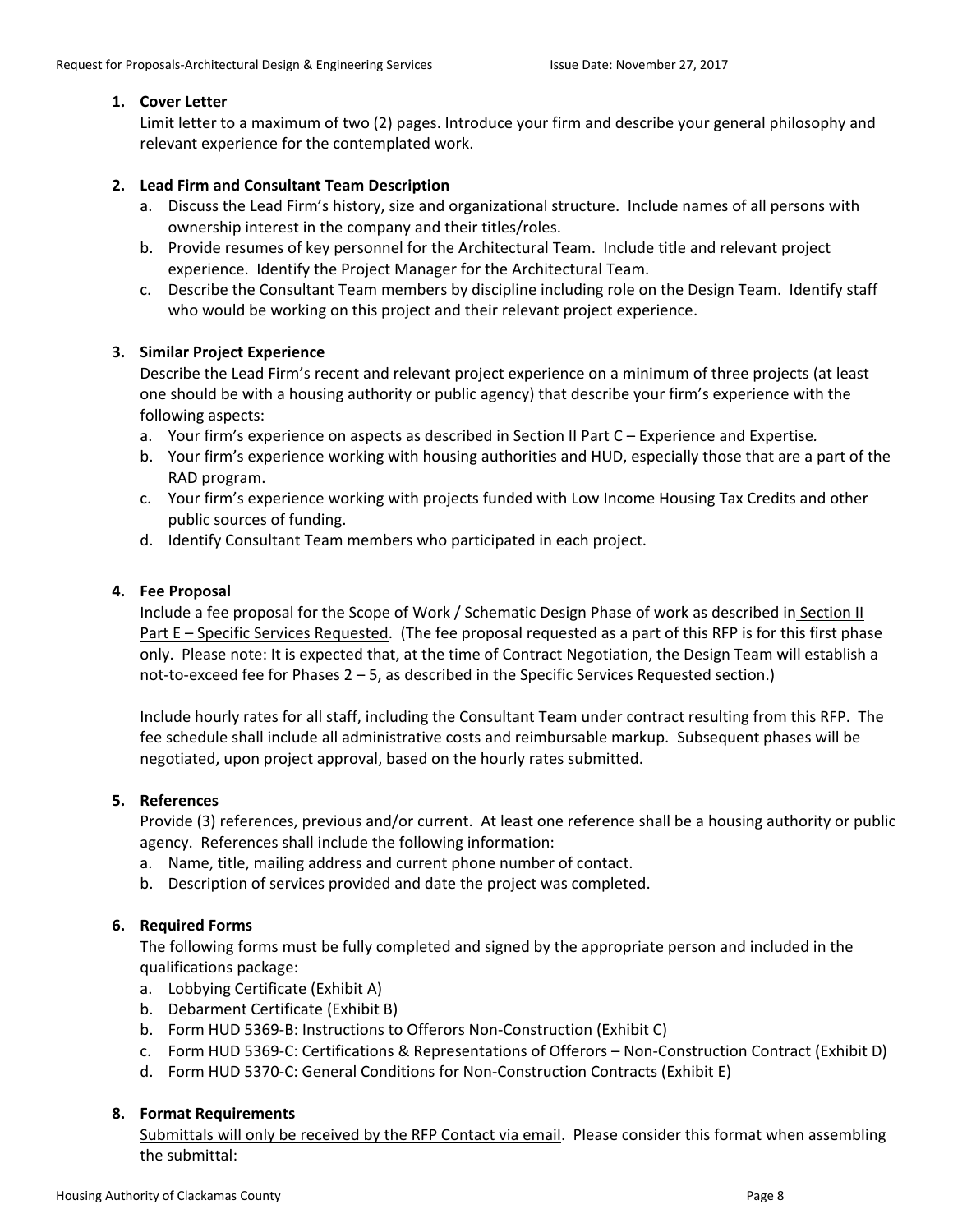- a. An 8.5" X 11" format, either vertical or horizontal; and
- b. A font size no smaller than 10 points.

#### **IV. EVALUATION**

#### **A. Method of Award**

HACC will appoint a Selection Committee to evaluate the Proposals. The Committee will evaluate written responses to the RFP and shall apply the evaluation criteria and scoring set forth below. The Committee will rank the submittals from highest to lowest. If there are two or three firms with a similar ranking, HACC reserves the right to conduct interviews with the selected Design Teams. Thursday, December 21, 2017 has been set aside as a potential day to interview Design Teams. HACC will notify the appropriate teams regarding selection and/or interviews as quickly as possible. Once a selection has been made, HACC will then open negotiations with the top-ranked firm. The Committee will make its recommendation for contract award to the firm(s) determined to be the most highly qualified based on the ranking.

HACC anticipates executing a contract for Phase 1 of the Specific Services Requested as outlined in Section II Part E. If the project is approved by HUD and receives appropriate funding through the LIHTC NOFA application process, HACC will extend the contract through a 'Task Order,' which will be based on the hourly rates and the NTE fee identified in the original contract. HACC will select the Design Team for the entire project.

#### **B. Site Visit**

While the site visit is not mandatory, it is highly recommended that firms intending to submit a proposal to this RFP attend the meeting as scheduled.

#### **C. Evaluation Criteria**

| <b>Submission Requirement</b>                            | <b>Points</b> |
|----------------------------------------------------------|---------------|
| Consultant Firm (Strength & Experience of Team Assigned) | 30            |
| Relevant Project Experience                              | 40            |
| Cost                                                     | 15            |
| References                                               | 10            |
| MBE/WBE/DBE Firm                                         | 5             |
| Total                                                    | 100           |

#### **D. Questions and Comments**

Any respondent requiring clarification of the information must submit specific questions or comments to the RFP contact via email. **The deadline for submitting such questions is 12:00 Noon, Monday, December 11, 2017.** If in HACC's opinion, additional information or interpretation is necessary; such information will be supplied in the form of an Addendum that will be posted to the HACC website: <http://www.clackamas.us/housingauthority/bids.html>

Such addenda shall have the same binding effect as though contained in the main body of the Request for Proposals. Oral instructions given to prospective respondents by HACC employees or its agents shall not bind HACC. All Addenda shall be issued by HACC not less than three (3) calendar days prior to the qualifications deadline.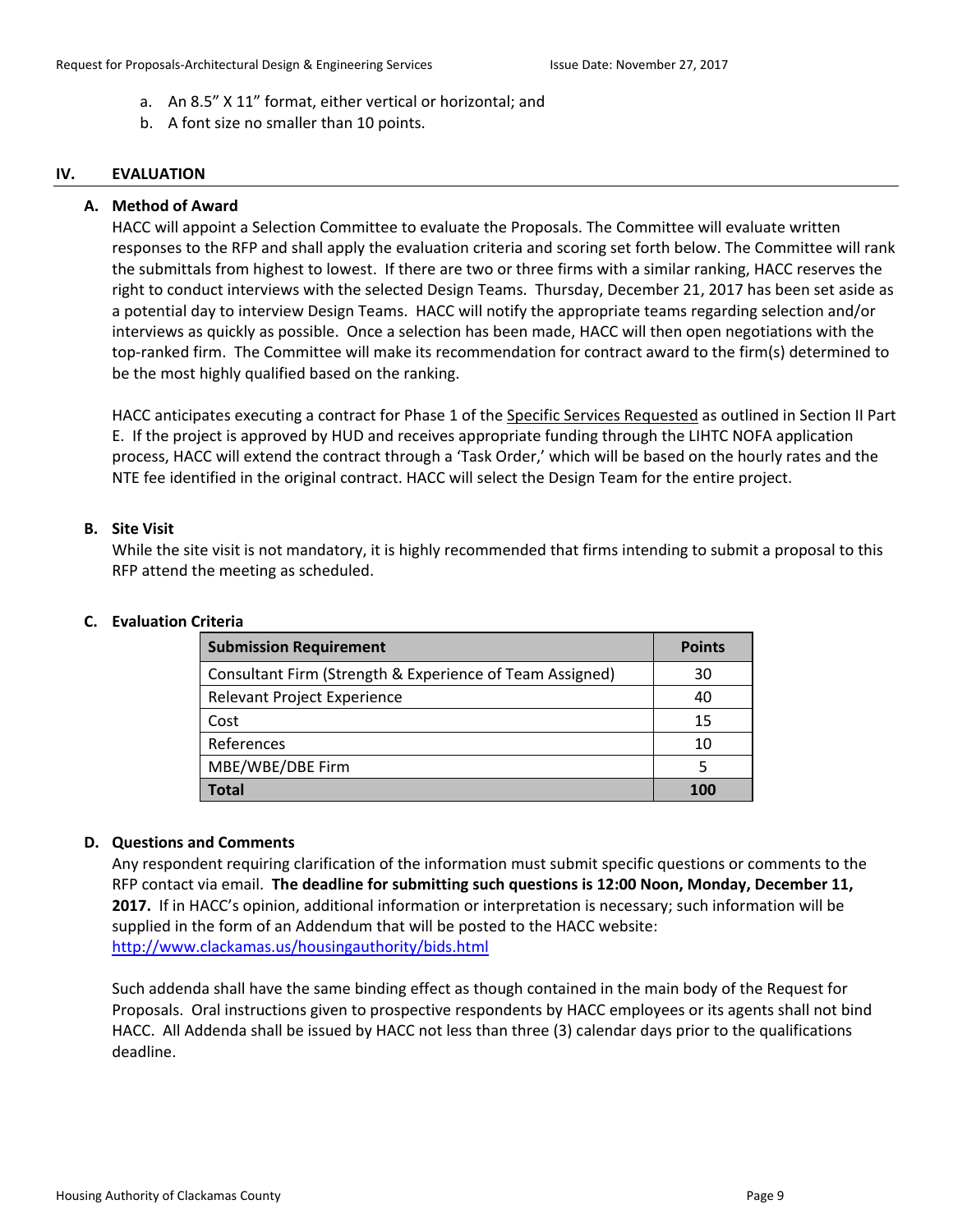#### **V. CLARIFICATIONS AND ADDENDA**

#### **A. Minority Business (MBE) Goals**

The firm submitting a proposal shall be aware of the HACC goals of consistency with Presidential Executive Orders 11625, 12138 and 12432 and Section 3 of the HUD Act of 1968. The HACC goal is to make efforts to ensure that small and minority-owned business, women's business enterprises, labor surplus area business, and individuals or firms located in or owned in substantial part by persons residing in the area of a HACC project are used when possible.

#### **B. Award of Contract; Clarification or Rejection of Proposals**

HACC will evaluate proposals and will rate proposals using the scoring methodology described in Section IV of this document.

HACC reserves the right to seek clarification of the written Proposals from respondents.

HACC reserves the right to reject any and all proposals and to waive any informality in proposals received whenever such rejection or waiver is in the interest of the Housing Authority.

HACC reserves the right to reject the proposal of any proposer including those who have previously failed to perform properly, or to complete on time, contracts of a similar nature; who is not in a position to perform the contract, or who has neglected the payment of bills or otherwise disregarded their obligations to subcontractors, material suppliers, or employees. HACC also reserves the right to reject the proposal of any proposer listed in the current issue of "List of Parties Excluded from Federal Procurement and Non-procurement Programs" U.S. General Services Administration, Office of Acquisition Policy or listed in the HUD Limited Denial of Participation, current edition.

Professional services contracts will not have terms exceeding five years without HUD Approval.

The successful firm shall sign and file with HACC all documents necessary to the successful execution of the contract within ten calendar days after the notice of award.

#### **C. Right to Protest**

Any actual proposer who is adversely affected or aggrieved by HACC's award of the contract to another proposer on the same solicitation shall have fourteen (14) calendar days after notice of intent to award has been issued to submit to the Executive Director a written protest of the award. The written protest shall specify the grounds upon which the protest is based. A protest must meet the requirements of ORS 279B.410. HACC will not entertain protests submitted after the time period established in this rule.

#### **D. Insurance Requirements**

Prior to executing a contract, the consultant team shall provide the following documents:

- 1. Proof of \$1,000,000 per occurrence (\$2,000,000 general aggregate) general liability insurance,
- 2. Proof of \$1,000,000 automobile liability insurance,
- 3. Proof of \$1,000,000 combined single limit per occurrence (\$2,000,000 general annual aggregate) professional errors and omissions liability insurance,
- 4. Proof of \$1,000,000 employers liability insurance,
- 5. Proof of Worker's Compensation insurance, and